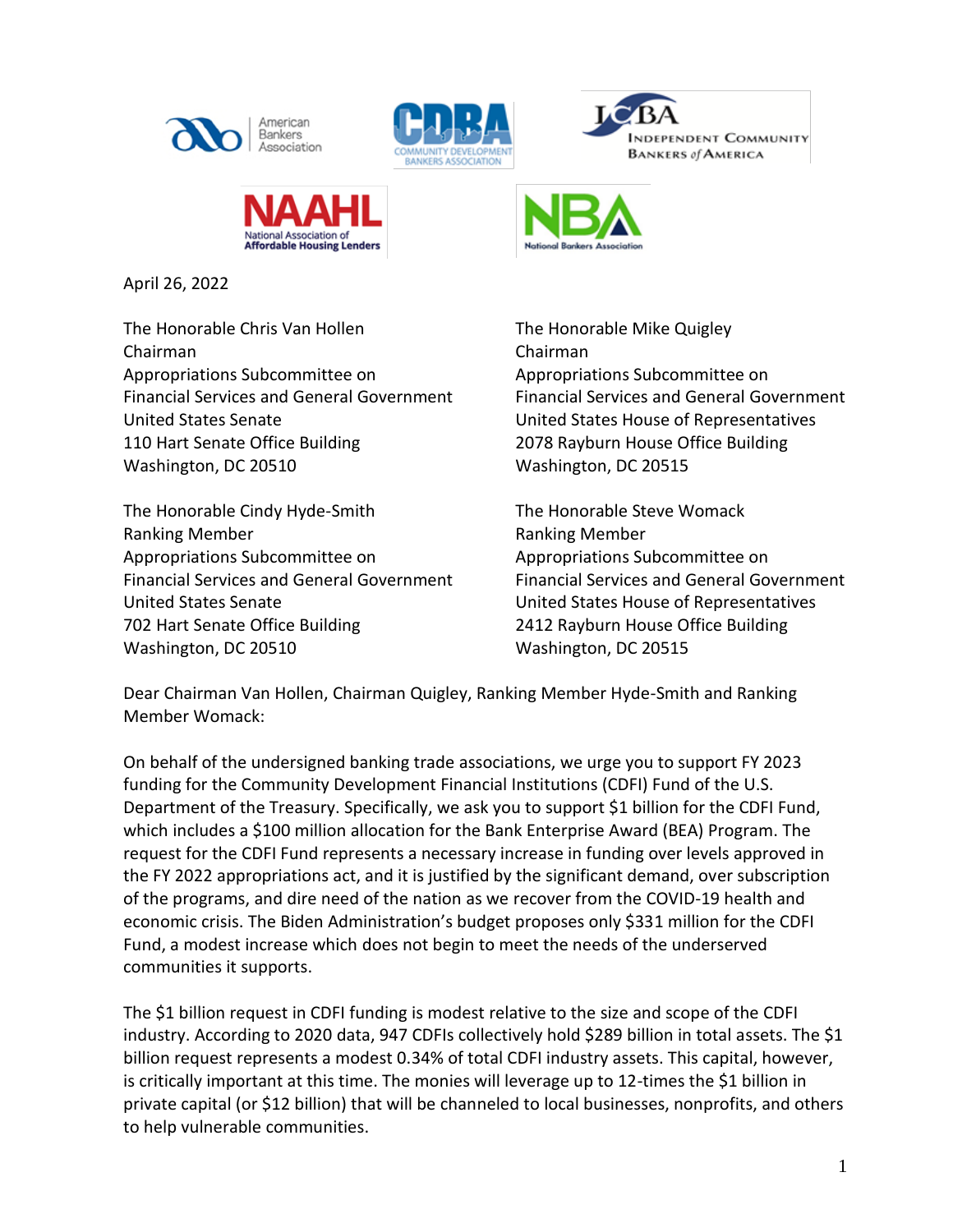Collectively our organizations represent thousands of FDIC-insured depository institutions across the United States. Since 1996, hundreds of banks have participated in the programs of the CDFI Fund. The programs of the CDFI Fund have a documented record of creating impact, and they have become invaluable in helping banks find ways to serve credit markets and communities that otherwise might not be served. It is one of the Federal Government's best market-based strategies for leveraging and channeling needed resources to our most distressed communities.

The principal channel for bank participation in CDFI Fund programs is the BEA. Since 1996, the BEA Program has awarded \$557.1 million in grants and helped facilitate billions in new investments that benefit the most difficult to serve markets. An analysis by the CDFI Fund found that 90% of all BEA monies go to the lowest income census tracts (30% poverty, 1.5 times the national unemployment rate). A 2017 evaluation of the BEA program by a third party firm concluded that *"The BEA Program drives investment into the neediest communities, areas that might otherwise remain marginalized, and complements CRA (the Community Reinvestment Act) by providing incentives to serve more highly distressed communities."*

FY 2021 BEA results bear the program's effectiveness in channeling resources to the most distressed communities. During the FY 2021 BEA round alone, the 158 awardees collectively increased: (1) Commercial loans and investments in distressed communities by \$839.4 million; (2) Consumer lending in distressed communities by \$55.7 million; and (3) provision of financial products and services in highly distressed communities by \$183.4 million.

Additionally, BEA principally benefits small CDFI and community banks, not big banks. Over the past five years, 96% of all award dollars have gone to certified CDFI banks. By size, 52.5% of all 2021 award dollars went to the smallest banks with total assets of less than \$330 million, and 94.1% of awards went to banks with less than \$1.322 billion in total assets.

**In the interests of promoting job creation and economic vitality in neglected rural and urban communities, we urge you to: (1) appropriate \$1 billion in FY 2023 for the CDFI Fund; and (2) support the BEA Program at \$100 million.**

Sincerely,

American Bankers Association 1120 Connecticut Avenue, NW Washington, DC 20036 *[www.aba.com](http://www.aba.com/)*

Community Development Bankers Association 1444 I Street, NW, Suite 201 Washington, DC 20005 *[www.cdbanks.org](http://www.cdbanks.org/)*